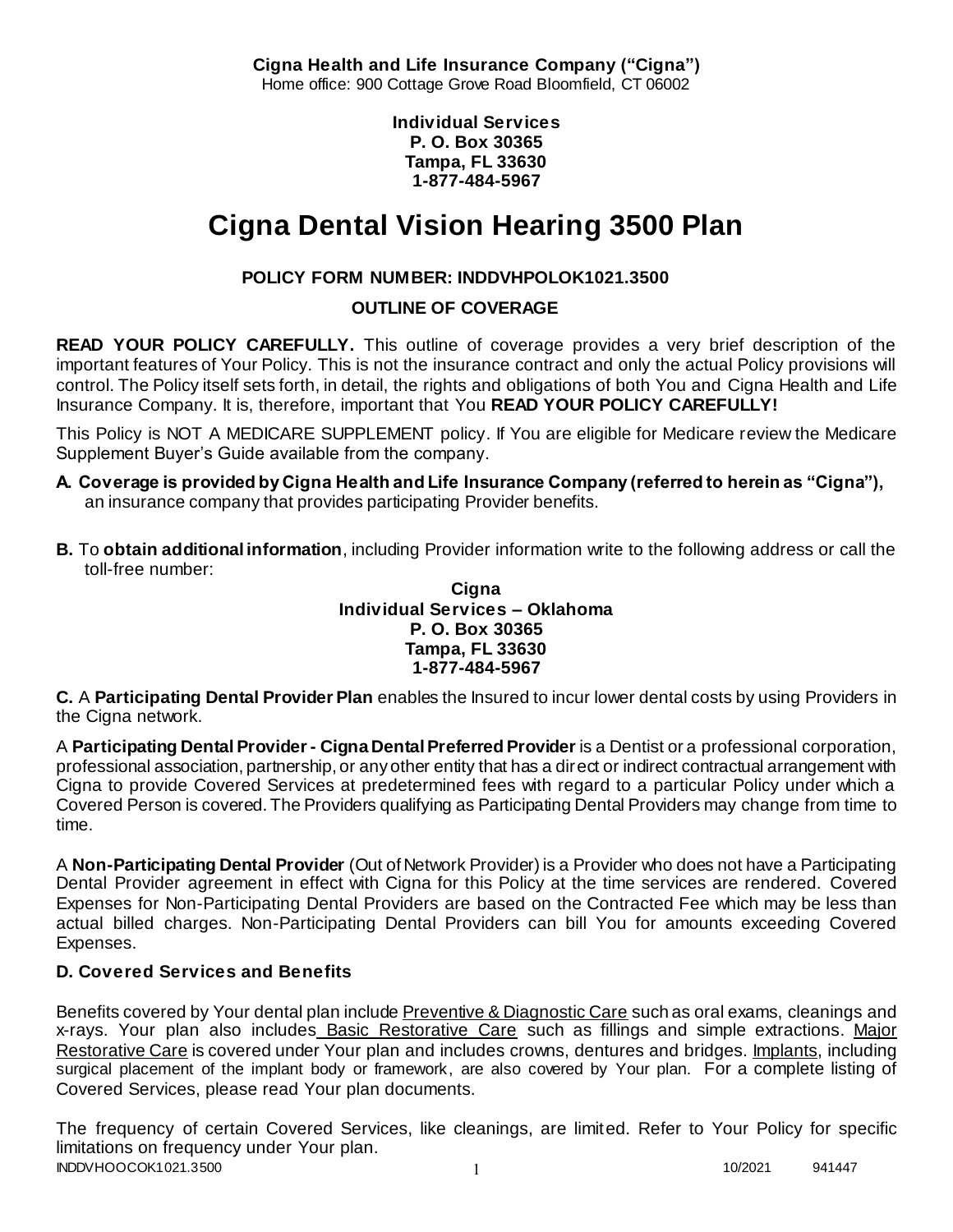### **Benefit Schedule**

The benefits outlined in the table below show the payment percentages for Covered Expenses **AFTER** any applicable Deductibles have been satisfied unless otherwise stated.

# **CIGNA DENTAL, VISION, AND HEARING INSURANCE** *The Schedule*

#### **For You and Your Dependents**

### **The Schedule – Dental Benefits**

If You select a Participating Dental Provider, Your cost will be less than if You select a Non-Participating Dental Provider.

#### **Emergency Services**

The Benefit Percentage payable for Emergency Services charges made by a Non-Participating Dental Provider is the same Benefit Percentage as for Participating Dental Provider Charges. Dental Emergency services are required immediately to either alleviate pain or to treat the sudden onset of an acute dental condition. These are usually minor procedures performed in response to serious symptoms, which temporarily relieve significant pain, but do not effect a definitive cure, and which, if not rendered, will likely result in a more serious dental or medical complication.

#### **Dental Deductibles**

Dental Deductibles are expenses to be paid by You or Your Dependent. Dental Deductibles are in addition to any Coinsurance. Once the Dental Deductible maximum in The Schedule has been reached You and Your family need not satisfy any further dental deductible for the rest of that year.

#### **Participating Dental Provider Payment**

Participating Dental Provider services are paid based on the Contracted Fee agreed upon by the Provider and Cigna.

#### **Non-Participating Dental Provider Payment**

Non-Participating Dental Provider services are paid based on the Contracted Fee.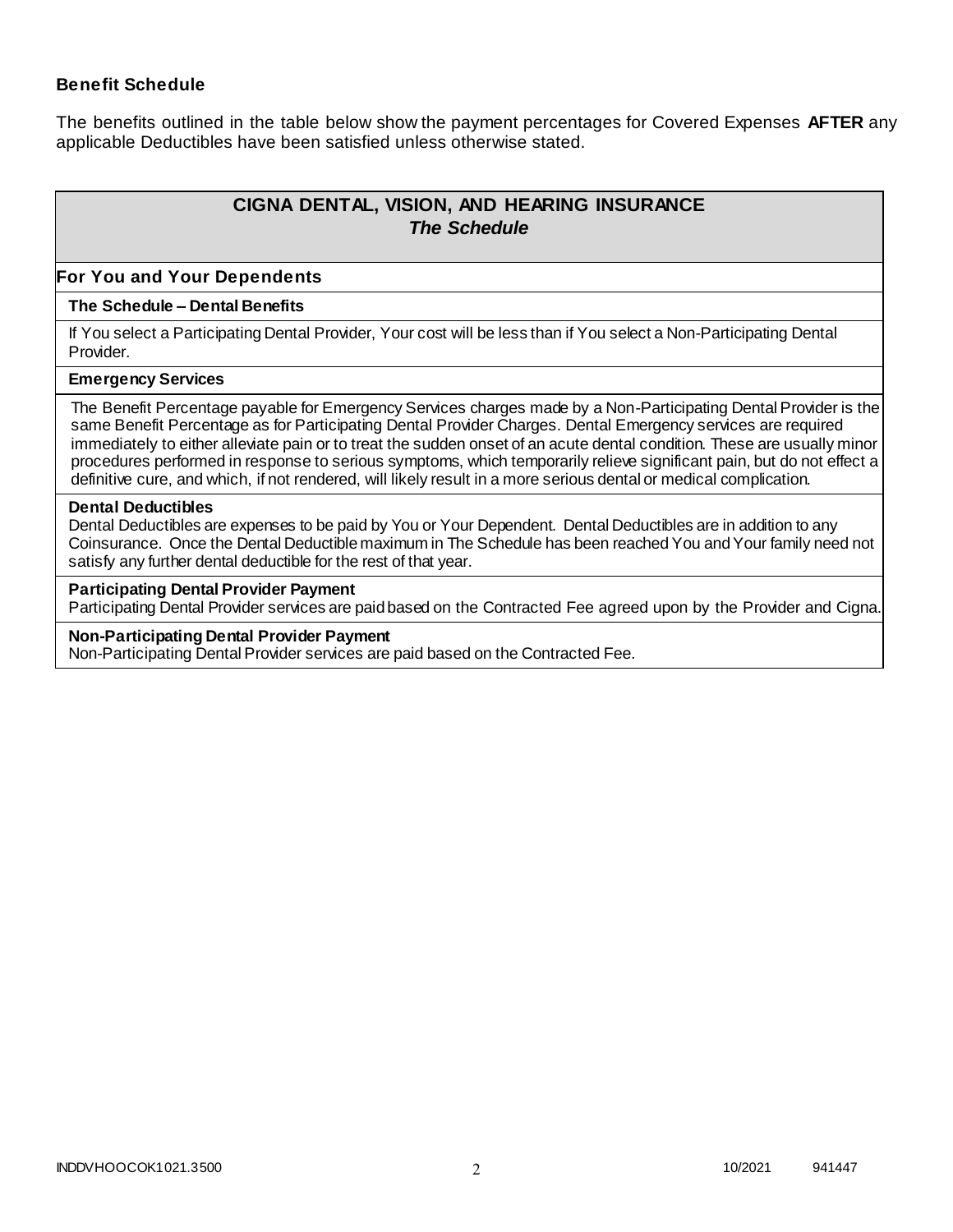| DENTAL BENEFIT HIGHLIGHTS                                                                                                                                                                                                                                                 |                                                  |
|---------------------------------------------------------------------------------------------------------------------------------------------------------------------------------------------------------------------------------------------------------------------------|--------------------------------------------------|
| Classes I, II, III, IX<br><b>Calendar Year Maximum</b>                                                                                                                                                                                                                    | \$2,500 per person                               |
| <b>Class IX Lifetime Maximum</b>                                                                                                                                                                                                                                          | \$2,000 per person                               |
| <b>Calendar Year Dental Deductible</b>                                                                                                                                                                                                                                    |                                                  |
| Individual                                                                                                                                                                                                                                                                | \$100 per person                                 |
|                                                                                                                                                                                                                                                                           | Not Applicable to Class I                        |
| Class I                                                                                                                                                                                                                                                                   | The Percentage of Covered Expenses the Plan Pays |
| Preventive Care<br>Oral Exams<br><b>Routine Cleanings</b><br>Routine X-rays<br>Non-Routine X-rays<br><b>Fluoride Application</b><br><b>Sealants</b><br>Space Maintainers (non-orthodontic)<br>Emergency Care to Relieve Pain                                              | 100%                                             |
| <b>Class II</b>                                                                                                                                                                                                                                                           | The Percentage of Covered Expenses the Plan Pays |
| <b>Basic Restorative</b><br>Fillings<br>Surgical Extraction of Impacted Teeth<br>Oral Surgery, Simple Extractions<br>Relines, Rebases, and Adjustments<br>Repairs - Bridges, Crowns, and Inlays<br>Repairs - Dentures                                                     | 80% after dental deductible                      |
| <b>Class III</b>                                                                                                                                                                                                                                                          | The Percentage of Covered Expenses the Plan Pays |
| <b>Major Restorative</b><br>Crowns / Inlays / Onlays<br>Root Canal Therapy / Endodontics<br><b>Minor Periodontics</b><br><b>Major Periodontics</b><br>Oral Surgery, All Except Simple Extractions<br>Prosthesis Over Implant<br>Anesthetics<br>Dentures<br><b>Bridges</b> | 50% after dental deductible                      |
| <b>Class IX</b>                                                                                                                                                                                                                                                           | The Percentage of Covered Expenses the Plan Pays |
| Implants                                                                                                                                                                                                                                                                  | 50% after plan deductible                        |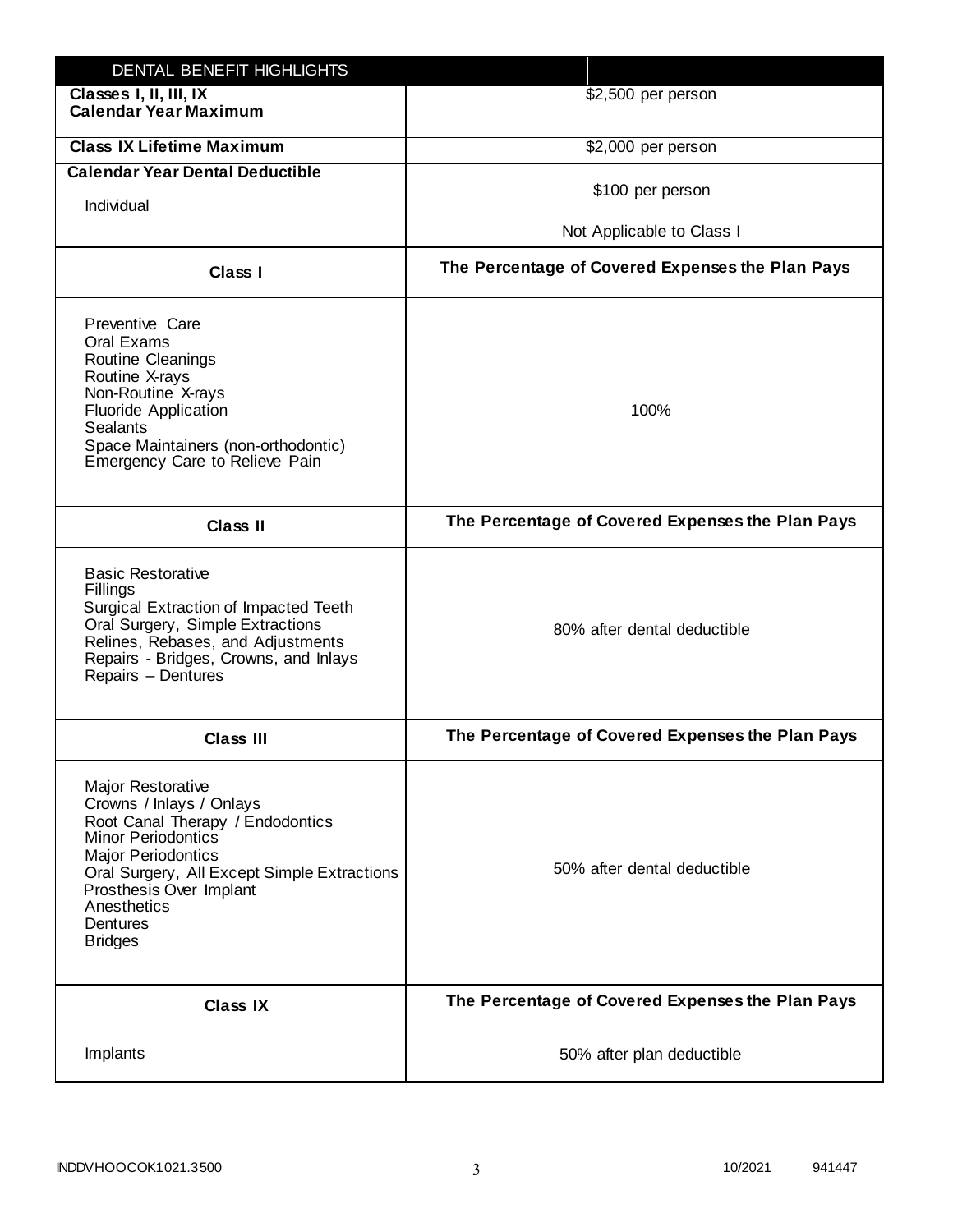| The Schedule - Vision Benefits                                                                  |                                                                                          |
|-------------------------------------------------------------------------------------------------|------------------------------------------------------------------------------------------|
| <b>VISION BENEFIT HIGHLIGHTS</b>                                                                |                                                                                          |
| Eye Examinations, including refraction                                                          | The plan pays 90% of expenses, not to exceed a \$100 calendar<br>year maximum per person |
| Materials (corrective eyeglasses or contact<br>lenses, including fittings and follow-up visits) | \$300 calendar year maximum per person                                                   |

| The Schedule - Hearing Benefits                             |                                        |
|-------------------------------------------------------------|----------------------------------------|
| HEARING BENEFIT HIGHLIGHTS                                  |                                        |
| <b>Hearing Examinations</b>                                 | \$50 calendar year maximum per person  |
| Materials (Hearing Aids, including fittings<br>and repairs) | \$700 calendar year maximum per person |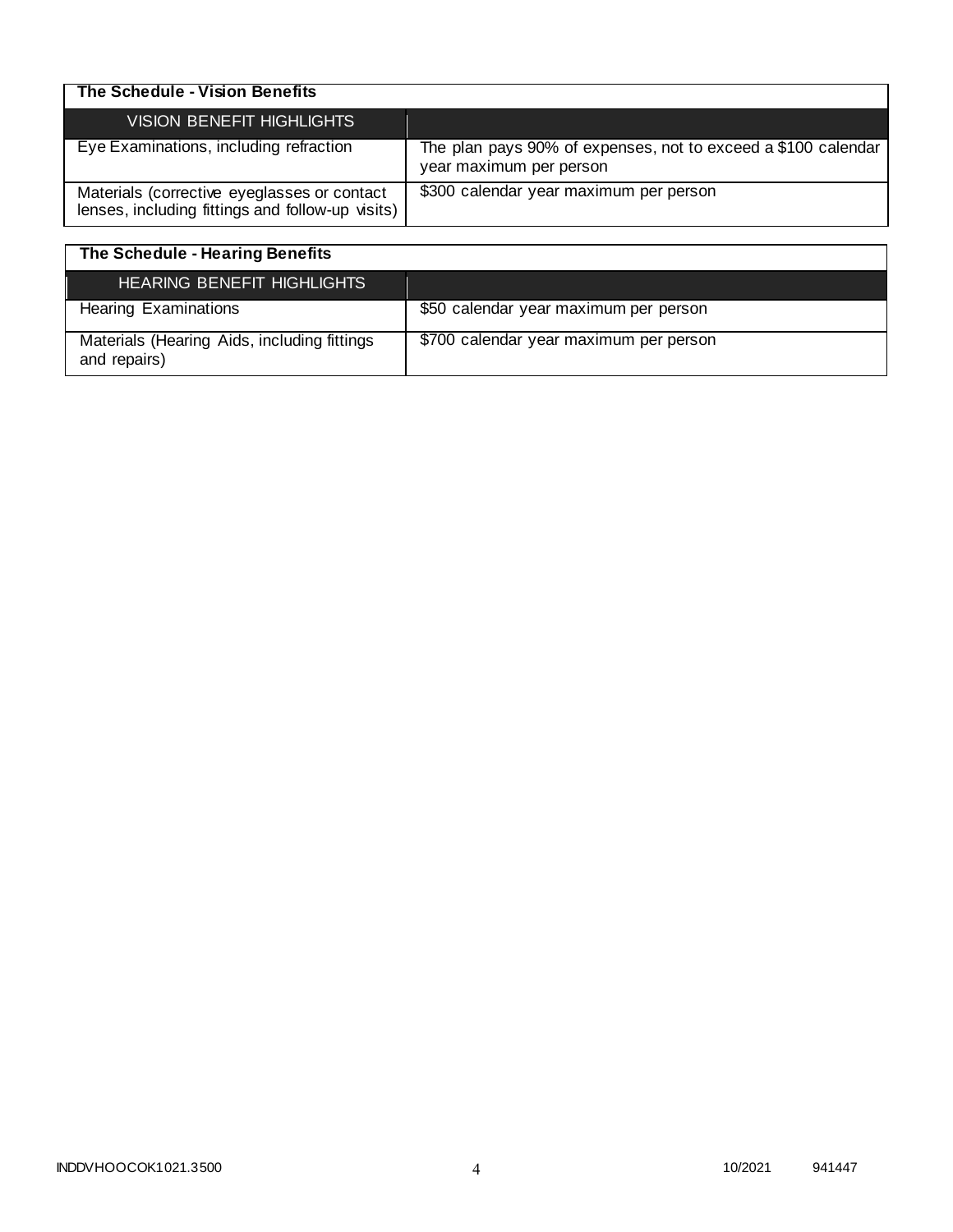# **Waiting Periods**

A Covered Person may access their dental, vision, and hearing benefit insurance once he or she has satisfied the following waiting periods.

- there is no waiting period for Class I or II dental benefits or for vision and hearing benefits.
- after 6 consecutive months of coverage dental benefits will increase to include the list of Class III procedures.
- after 12 consecutive months of coverage dental benefits will increase to include the list of Class IX procedures.

### **Missing Teeth Limitation**

There is no payment for replacement of teeth that are missing when a person first becomes insured. This payment limitation no longer applies after 24 months of continuous coverage.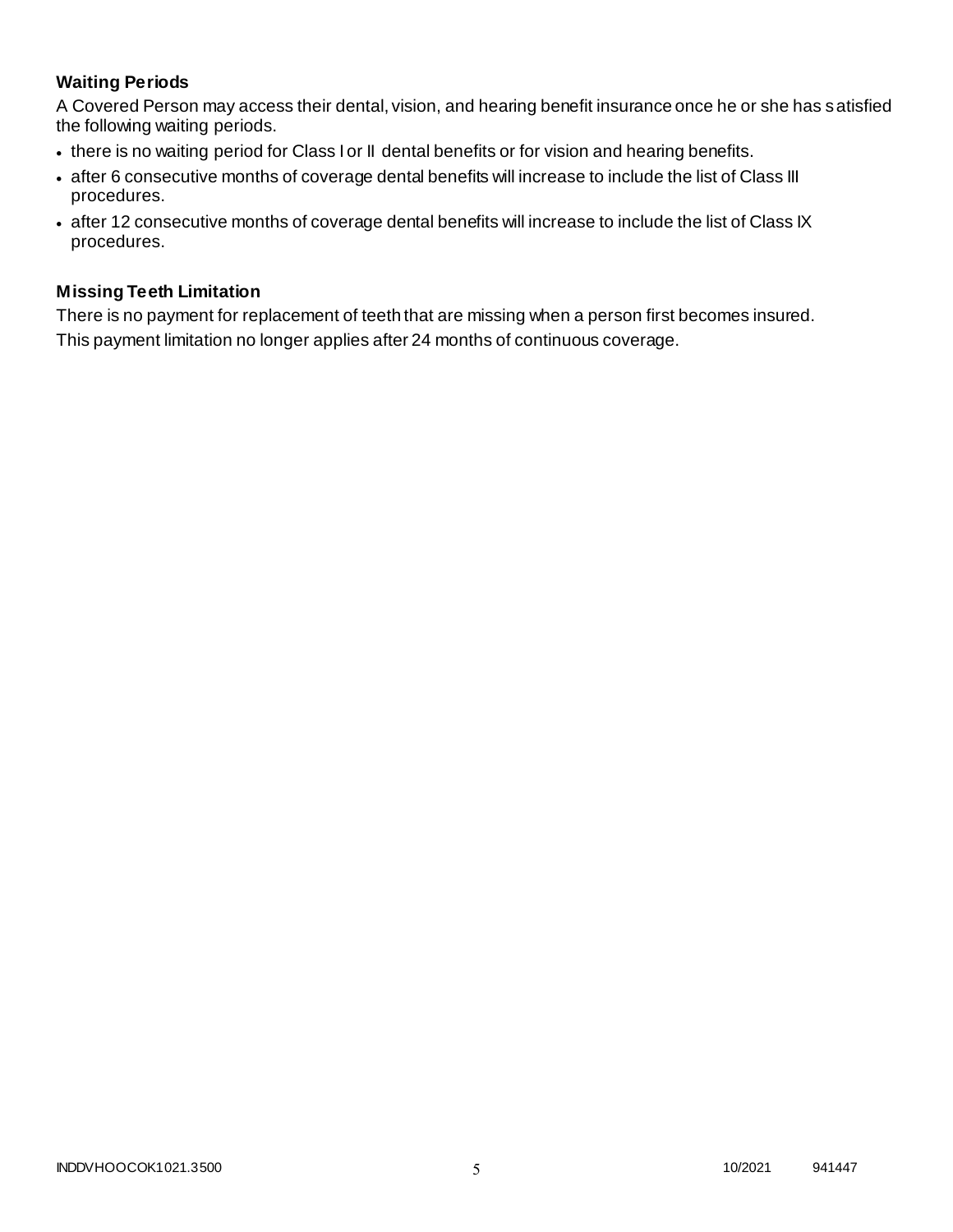# **E. Insured's Financial Responsibility**

The Insured is responsible for paying the monthly or quarterly premium on a timely basis. The Insured is also responsible to pay Providers for charges that are applied to the Deductibles, Coinsurance, and any amounts charged by Non-Participating Dental Providers in excess of the Contracted Fee. In addition, any charges for Medically Necessary and/or Dentally Necessary items that are excluded under the Policy are the responsibility of the Insured.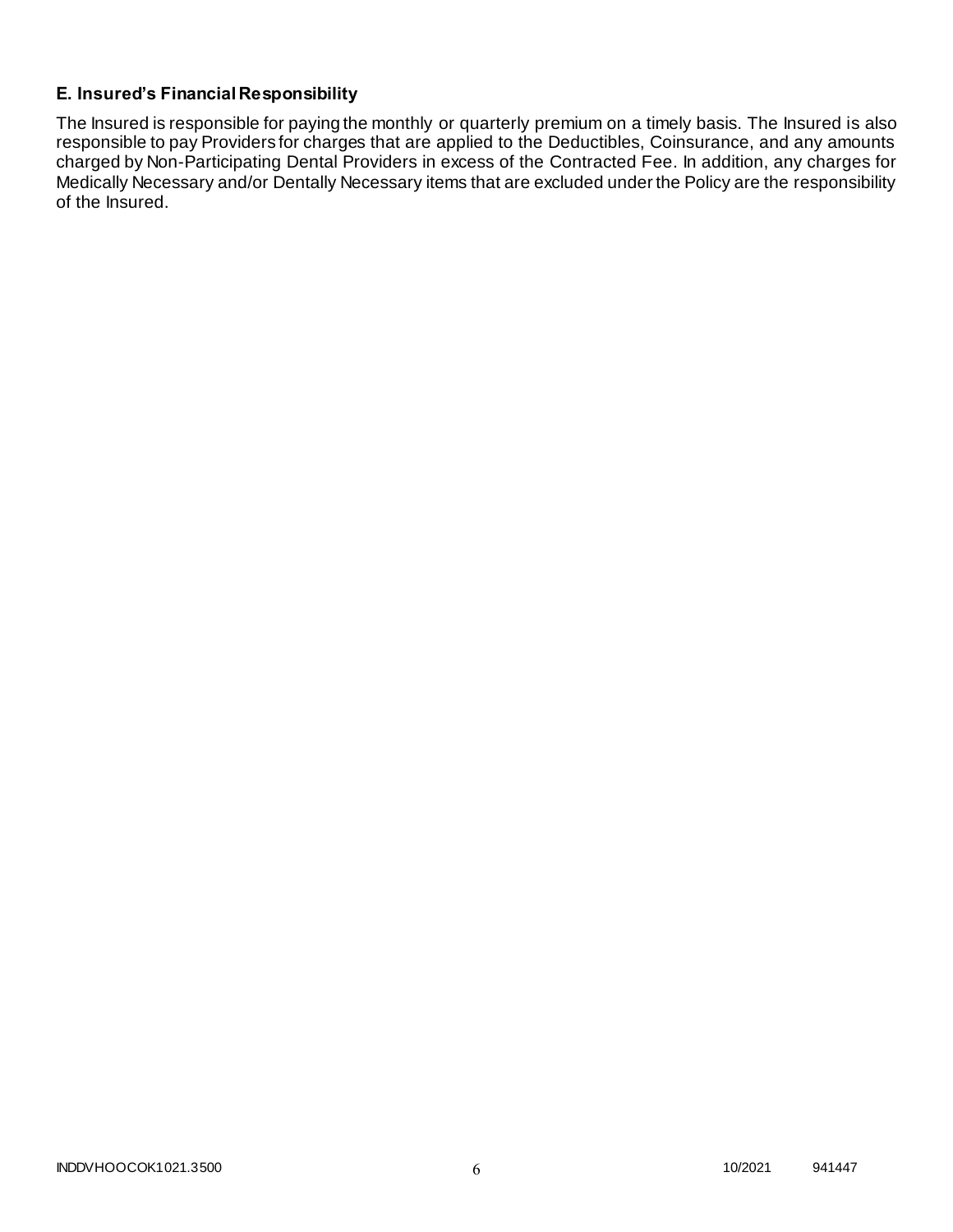# **F. Exclusions And Limitations: What Is Not Covered By This Policy**

# **Expenses Not Covered**

Covered Expenses will not include, and no payment will be made for:

- procedures which are not included in the list of Covered Dental Services, Covered Vision Services, or Covered Hearing Services;
- cone beam imaging;
- instruction for plaque control, oral hygiene and diet;
- core build-ups;
- veneers;
- precious or semi-precious metals for crowns, bridges and abutments;
- restoration of teeth which have been damaged by erosion, attrition or abrasion;
- bite registrations; precision or semi-precision attachments; or splinting;
- orthodontic treatment, except for the treatment of cleft lip and cleft palate;
- general anesthesia or intravenous sedation, when used for the purposes of anxiety control or patient management is not covered; may be considered only when medically or dentally necessary and when in conjunction with covered complex oral surgery;
- athletic mouth guards;
- services performed solely for cosmetic reasons;
- personalization or decoration of any dental device or dental work;
- replacement of an appliance per benefit guidelines;
- services that are deemed to be medical in nature;
- services and supplies received from a hospital;
- prescription drugs;
- plano lenses;
- VDT (video display terminal)/computer eyeglass benefit;
- medical or surgical treatment of the eyes;
- any type of corrective vision surgery, including LASIK surgery, radial ketatonomy (RK), automated lamellar keratoplasty (ALK), or conductive keratoplasty (CK);
- Orthoptic or vision training and any associated supplemental testing;
- any eye examination, or any corrective eyewear, required by an employer as a condition of employment;
- safety eyewear;
- sub-normal vision aids or non-prescription lenses;
- Magnification or low vision aids not shown as covered in the Schedule of Vision Coverage;
- Assistive Listening Devices (ALDs);
- medical and/or surgical treatment of the internal or external structures of the ear, including but not limited to Cochlear implants;
- Hearing Aids not prescribed by a Licensed Hearing Care Professional;
- ear protective devices or plugs;
- Hearing Aids maintenance/service contracts, ear molds and other miscellaneous repair s;
- Hearing Aids purchased online or over the counter (OTC); or
- Disposable Hearing Aids.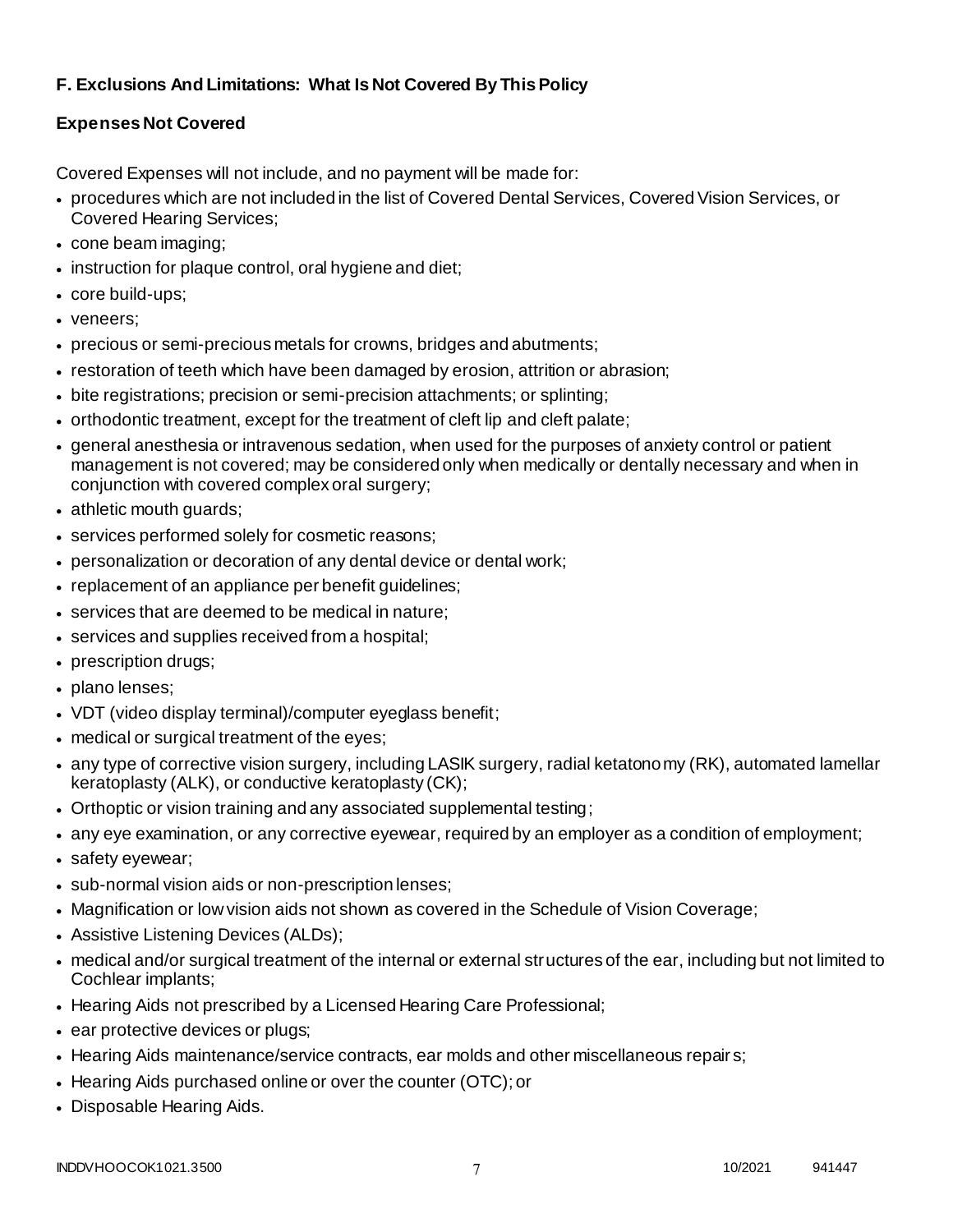### **General Limitations**

No payment will be made for expenses incurred for You or any one of Your Dependents:

- For services not specifically listed as Covered Services in this Policy;
- For services or supplies that are not Medically Necessary;
- For services received before the Effective Date of coverage;
- For services received after coverage under this Policy ends;
- For services for which You have no legal obligation to pay or for which no charge would be made if You did not have insurance coverage;
- For Professional services or supplies received or purchased directly or on Your behalf by anyone, including a Provider, from any of the following:
	- Yourself or Your employer;
	- a person who lives in the Covered Person's home, or that person's employer;
	- a person who is related to the Covered Person by blood, marriage or adoption, or that person's employer.
- for or in connection with an Injury arising out of, or in the course of, any employment for wage or profit;
- for or in connection with a Sickness which is covered under any workers' compensation or similar law;
- for charges made by a Hospital owned or operated by or which provides care or performs services for, the United States Government, if such charges are directly related to a condition which occurred while serving in the military or an associated auxiliary unit;
- services or supplies received due to an act of war, declared or undeclared while serving in the military or an associated auxiliary unit;
- to the extent that payment is unlawful where the person resides when the expenses are incurred;
- for charges which the person is not legally required to pay;
- for charges which would not have been made if the person had no insurance;
- to the extent that billed charges exceed the rate of reimbursement as described in the Schedule;
- for charges for unnecessary care, treatment or surgery;
- to the extent that You or any of Your Dependents is in any way paid or entitled to payment for those expenses by or through a public program, other than Medicaid;
- for or in connection with experimental procedures or treatment methods not approved by the American Dental Association or the appropriate dental specialty society;
- Procedures that are a covered expense under any other plan which provides dental, vision, or hearing benefits;
- To the extent that benefits are paid or payable for those expenses under the mandatory part of any auto insurance policy written to comply with a "no-fault" insurance law or an uninsured motorist insurance law. Cigna will take into account any adjustment option chosen under such part by You or any one of Your Dependents.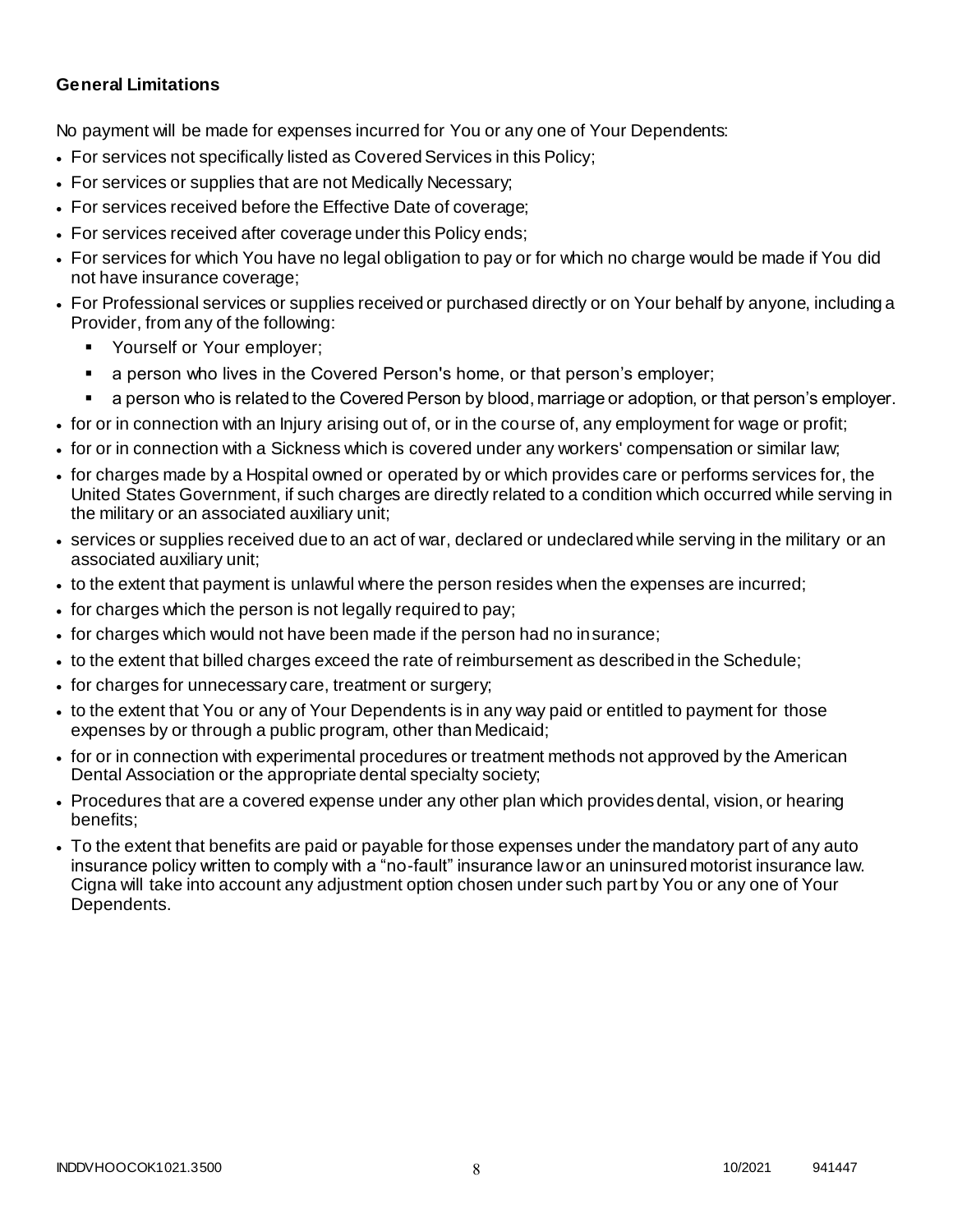### **G. Predetermination of Dental Benefits Program**

Predetermination of Benefits is a voluntary review of a Dentist's proposed treatment plan and expected charges. It is not preauthorization of service and is not required.

The treatment plan should include supporting pre-operative x-rays and other diagnostic materials as requested by Cigna's dental consultant. If there is a change in the treatment plan, a revised plan should be submitted.

Cigna will determine covered dental expenses for the proposed treatment plan. If there is no Predetermination of Benefits, Cigna will determine covered dental expenses when it receives a claim.

Review of proposed treatment is advised whenever extensive dental work is recommended when charges exceed **\$500**.

Predetermination of Benefits is not a guarantee of a set payment. Payment is based on the services that are actually delivered and the coverage in force at the time services are completed.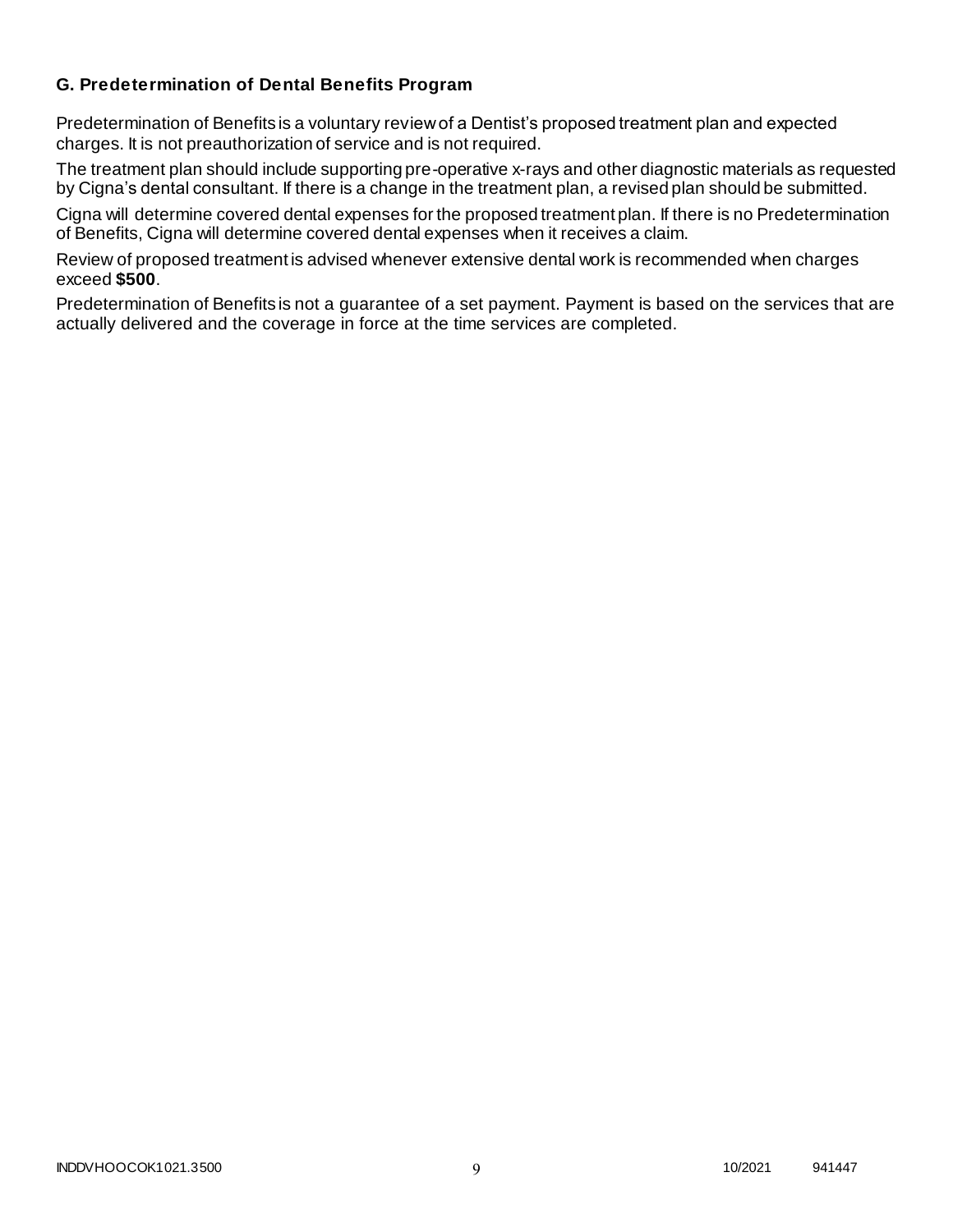### **H. General Provisions**

## **WHEN YOU HAVE A COMPLAINT OR AN APPEAL**

For the purposes of this section, any reference to "You," "Your" or "Yourself" also refers to a representative or Provider designated by You to act on Your behalf, unless otherwise noted.

We want You to be completely satisfied with the care You receive. That is why We have established a process for addressing Your concerns and solving Your problems.

#### **Start with Member Services**

We are here to listen and help. If You have a concern regarding a person, a service, the quality of care, or contractual benefits, You can call Our toll-free number and explain Your concern to one of Our Customer Service representatives. You can also express that concern in writing. Please call or write to Us at the following:

Customer Services Toll-Free Number or address on mycigna.com, explanation of benefits or claim form

We will do Our best to resolve the matter on Your initial contact. If We need more time to review or investigate Your concern, We will get back to You as soon as possible, but in any case within 30 days. If You are not satisfied with the results of a coverage decision, You can start the appeals procedure.

#### **Appeals Procedure**

Cigna has a two step appeals procedure for coverage decisions. To initiate an appeal, You must submit a request for an appeal in writing within 365 days of receipt of a denial notice. You should state the reason why You feel Your appeal should be approved and include any information supporting Your appeal. If You are unable or choose not to write, You may ask to register Your appeal by telephone. Call or write to Us at the toll-free number or address on Your Benefit Identification card, explanation of benefits or claim form.

#### **Level One Appeal**

Your appeal will be reviewed and the decision made by someone not involved in the initial decision. Appeals involving Medical Necessity or clinical appropriateness will be considered by a health care professional.

For level one appeals, We will respond in writing with a decision within 30 calendar days after We receive an appeal for a postservice coverage determination. If more time or information is needed to make the determination, We will notify You in writing to request an extension of up to 15 calendar days and to specify any additional information needed to complete the review.

If You are not satisfied with Our level-one appeal decision, You may request a level-two appeal.

### **Level Two Appeal**

If You are dissatisfied with Our level one appeal decision, You may request a second review. To start a level two appeal, follow the same process required for a level one appeal.

Most requests for a second review will be conducted by the Appeals Committee, which consists of at lea st three people. Anyone involved in the prior decision may not vote on the Committee. For appeals involving Medical Necessity or clinical appropriateness, the Committee will consult with at least one Dentist reviewer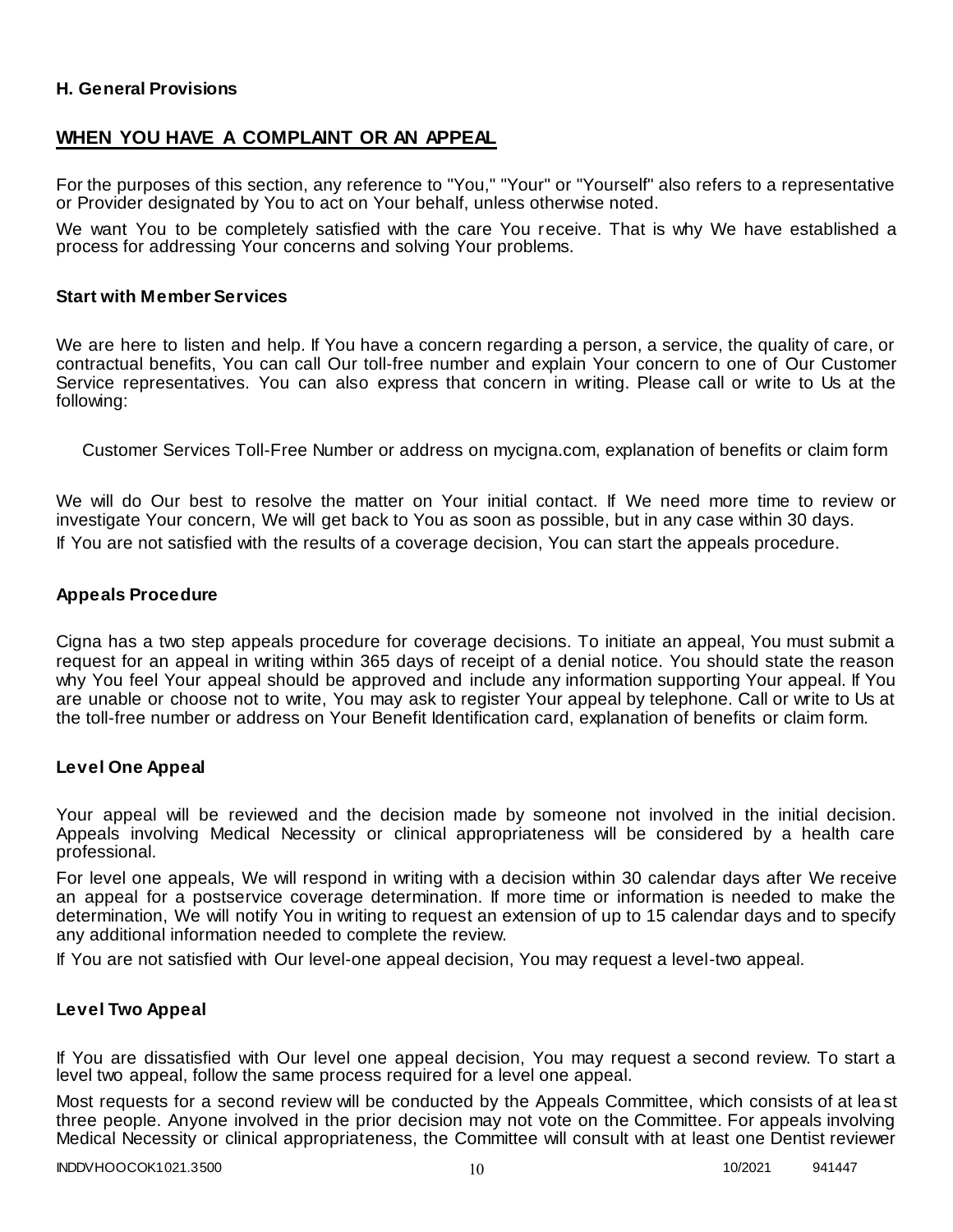in the same or similar specialty as the care under consideration, as determined by Cigna's Dentist reviewer. You may present Your situation to the Committee in person or by conference call.

For level two appeals We will acknowledge in writing that We have received Your request and schedule a Committee review. For postservice claims, the Committee review will be completed within 30 calendar days. If more time or information is needed to make the determination, We will notify You in writing to request an extension of up to 15 calendar days and to specify any additional information needed by the Committee to complete the review. You will be notified in writing of the Committee's decision within five working days after the Committee meeting, and within the Committee review time frames above if the Committee does not approve the requested coverage.

### **Notice of Benefit Determination on Appeal**

Every notice of an appeal decision will be provided in writing or electronically and, if an adverse determination, will include:

- (1) the specific reason or reasons for the denial decision;
- (2) reference to the specific Policy provisions on which the decision is based;
- (3) a statement that the claimant is entitled to receive, upon request and free of charge, reasonable access to and copies of all documents, records, and other Relevant Information as defined;
- (4) upon request and free of charge, a copy of any internal rule, guideline, protocol or other similar criterion that was relied upon in making the adverse determination regarding Your appeal, and an explanation of the scientific or clinical judgment for a determination that is based on a medical necessity, experimental treatment or other similar exclusion or limit.

#### **Relevant Information**

Relevant Information is any document, record, or other information which was relied upon in making the benefit determination; was submitted, considered, or generated in the course of making the benefit determination, without regard to whether such document, record, or other information was relied upon in making the benefit determination; demonstrates compliance with the administrative processes and safeguards required by federal law in making the benefit determination; or constitutes a statement of policy or guidance with respect to the plan concerning the denied treatment option or benefit or the claimant's diagnosis, without regard to whether such advice or statement was relied upon in making the benefit determination.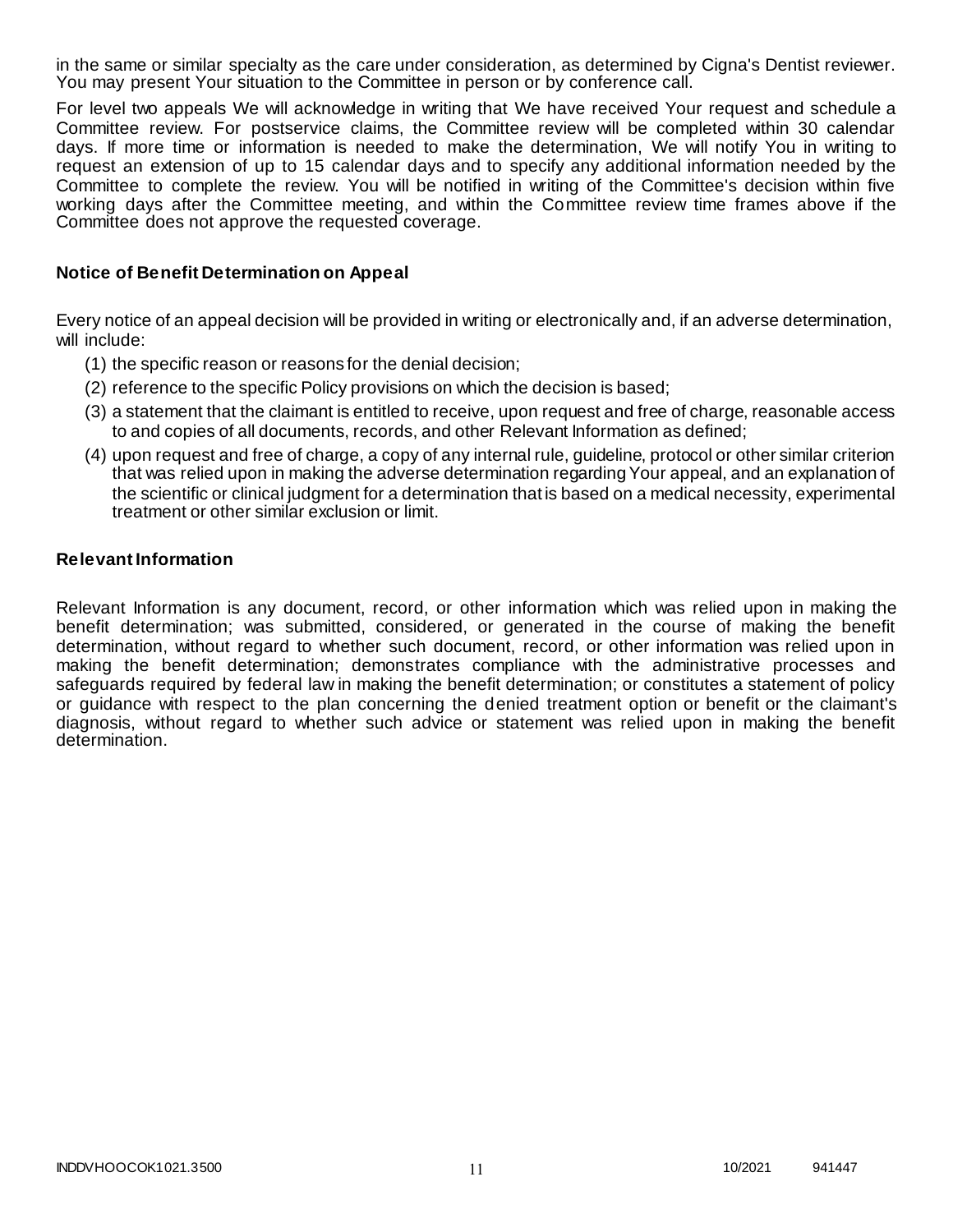# **I. Participating Dental Providers**

Cigna will provide a current list of Dentists currently participating with Cigna and their locations to each Covered Person upon request.

To verify if a Dentist is currently participating with Cigna and is accepting new Cigna Insureds, the Covered Person should visit Our website at mycigna.com.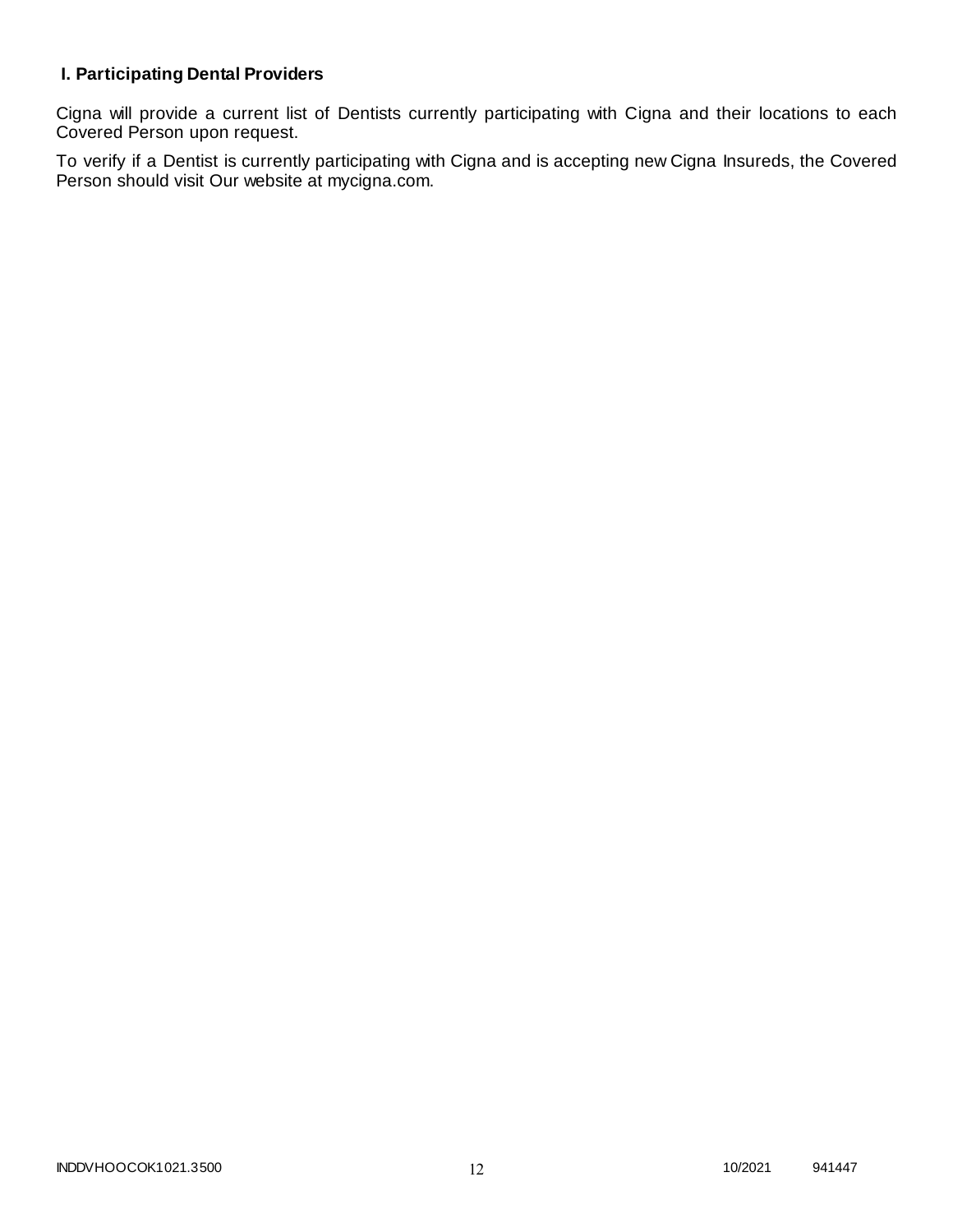### **J. Renewability, Eligibility, and Continuation**

1. The Policy will renew except for the specific events stated in the Policy. Cigna may change the premiums of the Policy with 60 days written notice to the Insured. However, Cigna will not refuse to renew or change the premium schedule for the Policy on an individual basis, but only for all Insureds in the same class and covered under the same Policy as You.

2. The individual plan is designed for residents of Oklahoma who are not enrolled under or covered by any other group or individual health coverage. You must notify Cigna of all changes that may affect any Covered Person's eligibility under the Policy.

3. You or Your Dependent(s) will become ineligible for coverage:

- When premiums are not paid according to the due dates and grace periods described in the premium section.
- With respect to Your Spouse, Domestic Partner, or partner to a Civil Union: when the Spouse is no longer married to the Insured or when the union is dissolved.
- With respect to You and Your Family Member(s): when You no longer meet the requirements listed in the Conditions of Eligibility section.
- The date the Policy terminates.
- When the Insured no longer lives in the Service Area.

4. If a Covered Person's eligibility under this Plan would terminate due to the Insured's death, divorce or if other Dependents would become ineligible due to age or no longer qualify as dependents for coverage under this Plan; except for the Insured's failure to pay premium, the Covered Person's insurance will be continued if the Covered Person exercising the continuation right notifies Cigna and pays the appropriate monthly premium within 60 days following the date this Policy would otherwise terminate. Any waiting periods in the new Plan will be considered as being met to the extent coverage was in force under this Plan.